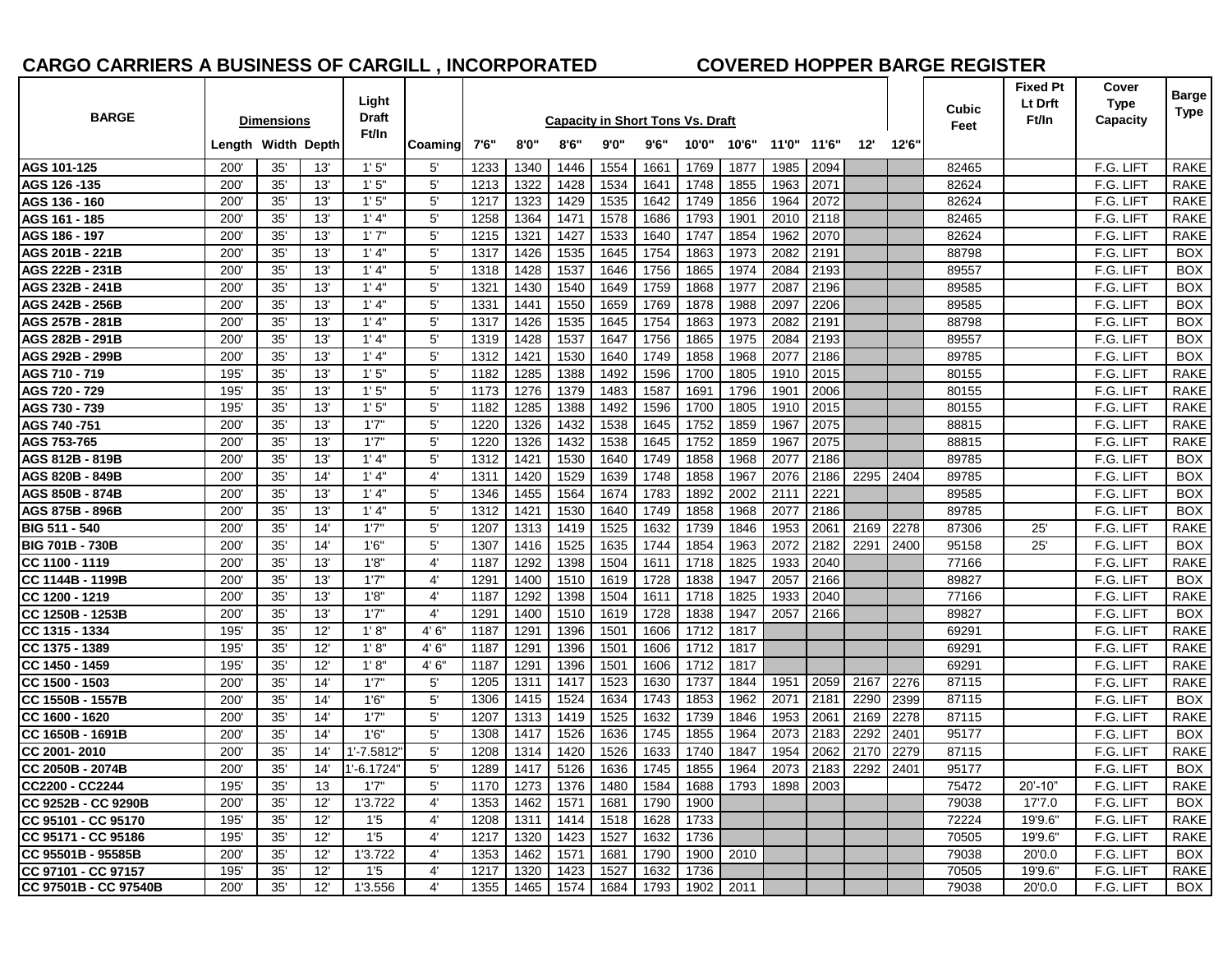# **CARGO CARRIERS A BUSINESS OF CARGILL , INCORPORATED COVERED HOPPER BARGE REGISTER**

| <b>BARGE</b>                            |                    | <b>Dimensions</b> |            | Light<br>Draft |                            | <b>Capacity in Short Tons Vs. Draft</b> |              |              |              |                                                              |              |              |              |              |                     |       | Cubic<br>Feet  | Fixed Pt<br>Lt Drft<br>Ft/In | Cover<br><b>Type</b><br>Capacity | <b>Barge</b><br>Type       |
|-----------------------------------------|--------------------|-------------------|------------|----------------|----------------------------|-----------------------------------------|--------------|--------------|--------------|--------------------------------------------------------------|--------------|--------------|--------------|--------------|---------------------|-------|----------------|------------------------------|----------------------------------|----------------------------|
|                                         | Length Width Depth |                   |            | Ft/In          | Coaming                    | 7'6"                                    | 8'0''        | 8'6''        | 9'0"         | 9'6''                                                        | 10'0"        | 10'6"        | 11'0" 11'6"  |              | 12"                 | 12'6' |                |                              |                                  |                            |
| MBL 1363B - 1365B                       | 200                | 35'               | 13'        | 1'5''          | 5'                         | 1314                                    | 1423         | 1532         | 1642         | 1751                                                         | 1860         | 1970         | 2079         | 2188         |                     |       | 89786          | 20' 11 3/4'                  | F.G. LIFT                        | <b>BOX</b>                 |
| MBL 1369B - 1370B                       | 200                | 35'               | 13'        | 1'6''          | $4^{\circ}$                | 1613                                    | 1425         | 1534         | 1644         | 1753                                                         | 1862         | 1972         | 2081         | 2190         |                     |       | 84413          | 19' 10 3/4'                  | F.G. LIFT                        | <b>BOX</b>                 |
| MBL 1374B - 1378B                       | 200                | 35'               | 13'        | 1'5 5/16'      | $4^{\circ}$                | 1309                                    | 1418         | 1528         | 1637         | 1746                                                         | 1855         | 1965         | 2074         | 2183         |                     |       | 84395          |                              | F.G. LIFT                        | <b>BOX</b>                 |
| MBL 1386B - 1388B                       | 200'               | 35'               | 13'        | 1'6''          | $4^{\circ}$                | 1308                                    | 1417         | 1526         | 1636         | 1745                                                         | 1854         | 1964         | 2073         | 2182         |                     |       | 75364          |                              | F.G. LIFT                        | <b>BOX</b>                 |
| MBL 1390-1394B                          | 200                | 35'               | 13'        | 1'6''          | $4^{\prime}$               | 1308                                    | 1417         | 1526         | 1636         | 1745                                                         | 1854         | 1964         | 2073         | 2182         |                     |       | 75364          |                              | F.G. LIFT                        | <b>BOX</b>                 |
| <b>MBL 1456B</b>                        | 200                | 35'               | 14'        | 1'71/8'        | 5'                         | 1290                                    | 1399         | 1508         | 1618         | 1727                                                         | 1837         | 1946         | 2055         | 2165         | 2274                | 2383  | 95159          | 21'5 1/4'                    | F.G. LIFT                        | <b>BOX</b>                 |
| MBL 953 - 957                           | 200'               | 35'               | 13'        | 1'7"           | 5'                         | 1212                                    | 1318         | 1424         | 1530         | 1637                                                         | 1744         | 1851         | 1959         | 2067         |                     |       | 82282          | 20' 9 3/4"                   | F.G. LIFT                        | <b>RAKE</b>                |
| MBL 960 - 961                           | 200                | 35'               | 13'        | 1'7''          | $4^{\prime}$               | 1216                                    | 1322         | 1428         | 1534         | 1641                                                         | 1748         | 1855         | 1963         | 2071         |                     |       | 77216          | 19' 9 3/4"                   | F.G. LIFT                        | <b>RAKE</b>                |
| MBL 981 - 985<br><b>MTC 150</b>         | 200<br>200         | 35'<br>35'        | 13'<br>13' | 1'7''<br>1'6'' | 4'<br>3'                   | 1210<br>1313                            | 1316<br>1422 | 1422<br>1532 | 1528<br>1641 | 1635<br>1750                                                 | 1742<br>1860 | 1849<br>1969 | 1957<br>2078 | 2065<br>2088 |                     |       | 75365<br>78864 |                              | F.G. LIFT<br>F.G. LIFT           | <b>RAKE</b><br><b>BOX</b>  |
| MTC 1400B - 1429B                       | 200                | 35'               | 14'        | 1'7''          | $5^{\circ}$                | 1275                                    | 1385         | 1494         | 1603         | 1713                                                         | 1822         | 1931         | 2041         | 2150         | 2260                | 2369  | 95185          | 21' 8''                      | F.G. LIFT                        | <b>BOX</b>                 |
| MTC 1430 - 1449                         | 200                | 35'               | 14'        | 1'7''          | 5'                         | 1182                                    | 1288         | 1393         | 1499         | 1606                                                         | 1713         | 1820         | 1928         | 2036         | 2145                | 2254  | 87090          | 21'8''                       | F.G. LIFT                        | <b>RAKE</b>                |
| MTC 1450B - 1464B                       | 200                | 35'               | 14'        | 1'6''          | $5^{\circ}$                | 1313                                    | 1422         | 1531         | 1641         | 1750                                                         | 1860         | 1969         | 2078         | 2188         | 2297                | 2406  | 95177          |                              | F.G. LIFT                        | <b>BOX</b>                 |
| MTC 1465 - 1474                         | 200                | 35'               | 14'        | 1'6''          | $5^{\circ}$                | 1206                                    | 1312         | 1418         | 1524         | 1631                                                         | 1738         | 1845         | 1952         | 2060         | 2168                | 2277  | 87115          |                              | F.G. LIFT                        | <b>RAKE</b>                |
| MTC 1475B - 1490B                       | 200                | 35'               | 14'        | 1'6''          | $5^{\prime}$               | 1306                                    | 1415         | 1524         | 1634         | 1743                                                         | 1853         | 1962         | 2071         | 218'         | 2290                | 2399  | 95177          |                              | F.G. LIFT                        | <b>BOX</b>                 |
| MTC 1491 - 1499                         | 200                | 35'               | 14'        | 1'6''          | 5'                         | 1205                                    | 1311         | 1417         | 1523         | 1630                                                         | 1737         | 1844         | 1951         | 2059         | 2167                | 2276  | 87115          |                              | F.G. LIFT                        | <b>RAKE</b>                |
| <b>MTC 1500B - 1508B</b>                | 200                | 35'               | 14'        | 1'6''          | $5^{\circ}$                | 1306                                    | 1415         | 1524         | 1634         | 1743                                                         | 1853         | 1962         | 2071         | 2181         | 2290                | 2399  | 95177          |                              | F.G. LIFT                        | <b>BOX</b>                 |
| MTC 1509B - 1549B                       | 200                | 35'               | 14'        | 1'6''          | 5'                         | 1308                                    | 1417         | 1526         | 1636         | 1745                                                         | 1855         | 1964         | 2073         | 2183         | 2292                | 2401  | 95177          |                              | F.G. LIFT                        | <b>BOX</b>                 |
| MTC 1575 - 1578                         | 200'               | 35'               | 14'        | 1'7''          | 5'                         | 1205                                    | 1311         | 1417         | 1523         | 1630                                                         | 1737         | 1844         | 1951         | 2059         | 2167                | 2276  | 87115          |                              | F.G. LIFT                        | <b>RAKE</b>                |
| MTC 1579 - 1599                         | 200                | 35'               | 14'        | 1'7''          | $5^{\circ}$                | 1207                                    | 1313         | 1419         | 1525         | 1632                                                         | 1739         | 1846         | 1953         | 2061         | 2169                | 2278  | 87115          |                              | F.G. LIFT                        | <b>RAKE</b>                |
| MTC 202001-202020 B                     | 200                | 35'               | 14'        | 1'-6.1724      | $5^{\prime}$               | 1289                                    | 1417         | 5126         | 1636         | 1745                                                         | 1855         | 1964         | 2073         | 2183         | 2292                | 2401  | 95177          |                              | F.G. LIFT                        | <b>BOX</b>                 |
| MTC 202050-202054                       | 200                | 35'               | 14'        | 1'-7.5812'     | 5'                         | 1208                                    | 1314         | 1420         | 1526         | 1633                                                         | 1740         | 1847         | 1954         | 2062         | 2170                | 2279  | 87115          |                              | F.G. LIFT                        | <b>RAKE</b>                |
| <b>MTC 301 - MTC 324</b>                | 195                | 35'               | 13'        | 1'6''          | $5^{\circ}$                | 1184                                    | 1287         | 1390         | 1494         | 1598                                                         | 1702         | 1807         | 1912         | 2017         |                     |       | 80621          | 20'10.0                      | F.G. LIFT                        | <b>RAKE</b>                |
| <b>MTC 325B - MTC 373B</b>              | 200                | 35'               | 13'        | 1'6''          | 5'                         | 1320                                    | 1429         | 1538         | 1648         | 1757                                                         | 1866         | 1976         | 2085         | 2194         |                     |       | 89786          | 20'10.0                      | F.G. LIFT                        | <b>BOX</b>                 |
| MTC 371 - 380B                          | 200'               | 35'               | 13'        | 1'5''          | $5^{\circ}$                | 1318                                    | 1427         | 1536         | 1646         | 1755                                                         | 1864         | 1974         | 2083         | 2192         |                     |       |                |                              | F.G. LIFT                        | <b>BOX</b>                 |
| MTC 381-384<br><b>MTC 401 - MTC 430</b> | 195<br>200         | 35'<br>35'        | 13'<br>13' | 1'7''<br>1'6'' | $5^{\circ}$<br>$5^{\circ}$ | 1179<br>1232                            | 1282<br>1339 | 1385<br>1445 | 1489<br>1553 | 1593<br>1660                                                 | 1697<br>1768 | 1802<br>1876 | 1907<br>1984 | 2012<br>2092 |                     |       | 82439          | 20'9.0                       | F.G. LIFT<br>F.G. LIFT           | <b>RAKE</b><br><b>RAKE</b> |
| <b>MTC 431B - MTC 500B</b>              | 200                | 35'               | 13'        | 1'6''          | $5^{\circ}$                | 1318                                    | 1428         | 1537         | 1646         | 1756                                                         | 1865         | 1974         | 2084         | 2193         |                     |       | 89557          | 20'9.0                       | F.G. LIFT                        | <b>BOX</b>                 |
| <b>MTC 501 - MTC 510</b>                | 200                | 35'               | 13'        | 1'6''          | 5'                         | 1232                                    | 1339         | 1445         | 1553         | 1660                                                         | 1768         | 1876         | 1984         | 2092         |                     |       | 82439          | 20'9.0                       | F.G. LIFT                        | <b>RAKE</b>                |
| MTC 511-520                             | 200                | 35'               | 13'        | 1'6''          | 5'                         | 1233                                    | 1339         | 1446         | 1553         | 1660                                                         | 1768         | 1876         | 1984         | 2093         |                     |       | 82439          |                              | F.G. LIFT                        | <b>RAKE</b>                |
| MTC 531 - 545B                          | 200                | 35                | 13         | 1'6''          | 5'                         | 1313                                    | 1423         | 1532         | 1642         | 1751                                                         | 1860         | 1970         | 2079         | 2188         |                     |       | 89557          |                              | F.G. LIFT                        | <b>BOX</b>                 |
| <b>MTC 601 - MTC 620</b>                | 200                | 35'               | 13'        | 1'7''          | $5^{\circ}$                | 1216                                    | 1322         | 1428         | 1534         | 1641                                                         | 1748         | 1855         | 1963         | 2071         |                     |       | 82624          | 21'0.125                     | F.G. LIFT                        | <b>RAKE</b>                |
| <b>MTC 626 - MTC 665</b>                | 200                | 35'               | 13'        | 1'7''          | $5^{\circ}$                | 1216                                    | 1322         | 1428         | 1534         | 1641                                                         | 1748         | 1855         | 1963         | 2071         |                     |       | 82624          | 21'0.125                     | F.G. LIFT                        | <b>RAKE</b>                |
| <b>MTC 676B - MTC 685B</b>              | 200                | 35'               | 13'        | 1'5''          | $5^{\circ}$                | 1317                                    | 1426         | 1535         | 1645         | 1754                                                         | 1863         | 1973         | 2082         | 2191         |                     |       | 89786          | 20'11.75                     | F.G. LIFT                        | <b>BOX</b>                 |
| MTC 686-695                             | 200                | 35'               | 13'        | 1'6''          | $4^{\circ}$                | 1304                                    | 1414         | 1523         | 1632         | 1741                                                         | 1850         | 1960         | 2069         | 2178         |                     |       | 89479          |                              | F.G. LIFT                        | <b>BOX</b>                 |
| MTC 701-718                             | 200                | 35'               | 13'        | 1'8''          | 4'                         | 1189                                    | 1294         | 1400         | 1506         | 1613                                                         | 1720         | 1827         | 1935         | 2043         |                     |       | 77166          |                              | F.G. LIFT                        | RAKE                       |
| MTC 719-750                             | 200                | 35                | 13         | 1'5''          | 4'                         |                                         |              |              |              | 1241   1347   1453   1559   1666   1773   1880   1988   2096 |              |              |              |              |                     |       | 75248          |                              | F.G. LIFT                        | RAKE                       |
| MTC 825 - 879                           | 200                | 35                | 13         | 1'8''          | 4'                         | 1306                                    | 1416         |              | 1525 1635    | 1745                                                         | 1854         | 1964         | 2074 2184    |              |                     |       | 84408          |                              | F.G. LIFT                        | BOX                        |
| <b>NOMA 326B - 329B</b>                 | 200'               | 35'               | 13'        | 1' 4"          | $5^{\circ}$                | 1317                                    | 1426         | 1535         | 1646         | 1754                                                         | 1863         | 1973         |              | 2082 2191    |                     |       | 88798          |                              | F.G. LIFT                        | BOX                        |
| <b>NOMA 350B - 359B</b>                 | 200'               | 35'               | 14'        | 1' 4"          | 4'                         | 1311                                    | 1420         | 1529         | 1639         | 1748                                                         | 1858         | 1967         |              |              | 2076 2186 2295 2404 |       | 100533         |                              | F.G. LIFT                        | BOX                        |
| PML 1302B -1305B                        | 200'               | 35'               | 13'        | 1'5''          | $5^{\prime}$               | 1324                                    | 1433         | 1542         | 1652         | 1761                                                         | 1871         | 1980         |              | 2089 2199    |                     |       | 89786          | 20'11 3/4"                   | F.G. LIFT                        | BOX                        |
| <b>PML 1308B</b>                        | 200'               | 35'               | 13'        | 1'5''          | $5^{\circ}$                | 1308                                    | 1416         | 1526         | 1635         | 1744                                                         | 1854         | 1963         | 2072 2181    |              |                     |       | 89558          | 20'11 3/4"                   | F.G. LIFT                        | BOX                        |
| PML 1313B - 1314B                       | 200'               | 35'               | 13'        | 1'5''          | $5^{\circ}$                |                                         | 1314 1423    | 1532         | 1642         | 1751                                                         | 1860         | 1970         |              | 2079 2188    |                     |       | 89786          | 20'11 3/4"                   | F.G. LIFT                        | BOX                        |